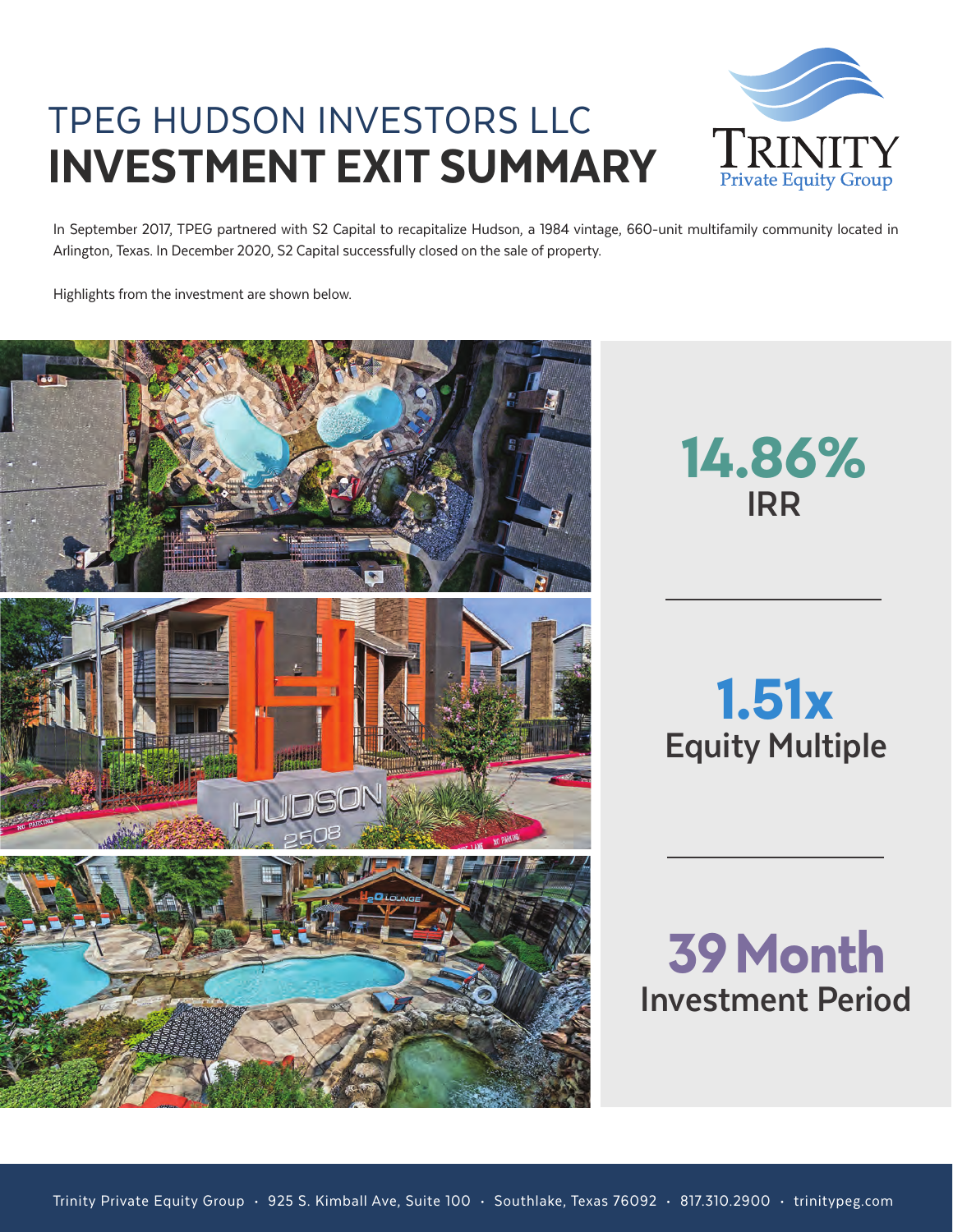#### INVESTMENT SUMMARY

In September of 2017, Trinity Private Equity Group ("TPEG") partnered with S2 Capital ("S2") to recapitalize **Hudson**, a 1984 vintage, 660-unit multifamily community located at 2508 Forest Point Dr, Arlington, TX. At the time of the investment, the underlying thesis centered around an attractive cost basis, a favorable location in a high-growth submarket and the ability to appreciably increase average rent levels while maintaining high occupancy. **Total capitalization for Hudson equated to \$72.528 million**, funded by a \$54.000 million senior loan, \$3.300 million of TPEG mezzanine debt, ~\$14.467 million of TPEG equity, and approximately \$761,447 of equity provided by S2 Capital.

After owning Hudson for just over three years, TPEG and S2 Capital elected to list the property for sale. **On December 21st, S2 Capital successfully closed on the sale of Hudson for \$80.250 million.** As a reminder, our partnership paid \$67.800 million for Hudson in 2017 before investing additional capital to improve the property, representing an 18% increase in value. **With a distribution of net sales proceeds equal to approximately 133% of the investment, TPEG investors realized an internal rate of return ("IRR") of 14.86% and a cash-on-cash return of 1.51x over the 39-month investment horizon**. Further detail on the investment return profile is included in the Returns Summary.

#### PERFORMANCE SUMMARY

The investment's 2017 Private Placement Memorandum (PPM) underwrote to a refinance in month 26; however, TPEG and S2 elected to sell the asset after just 39 months due to several factors, including intense demand (high values) for well-located multifamily assets in DFW and an expectation of tepid rent growth at the property going forward. In 2017, nearly 70% of the units had previously been renovated, and S2 was in the process of pushing rents on recently turned units. Over time, actual rental increases of 12% fell short of the 20% forecast and property tax expense was materially higher than underwriting – these factors combined to suppress net operating income relative to original expectations. In addition, by late 2020, project had amortizing fixed-rate debt that was accompanied by a significant prepayment penalty at sale. TPEG and S2 decided selling was the most accretive strategy and feel fortunate to have found a buyer willing to assume the in-place debt financing. The original PPM forecasted a sale in month sixty (60) for \$85.229 million (based on NOI of \$5.326 million and an exit cap rate of 6.25%). Therefore, it's reasonable to conclude that the ultimate sale price in month 39 (\$80.250 million, or \$86+ million adjusted for the prepayment penalty) resulted from NOI that fell short of expectations, but also a sale cap rate that was materially lower (better) than original underwriting. Total revenue in the last 12 months was moderately below original expectations, but actual real estate taxes (the largest property expense) were almost 20% (~\$276,000) higher than projections, resulting in the NOI shortfall referenced above.